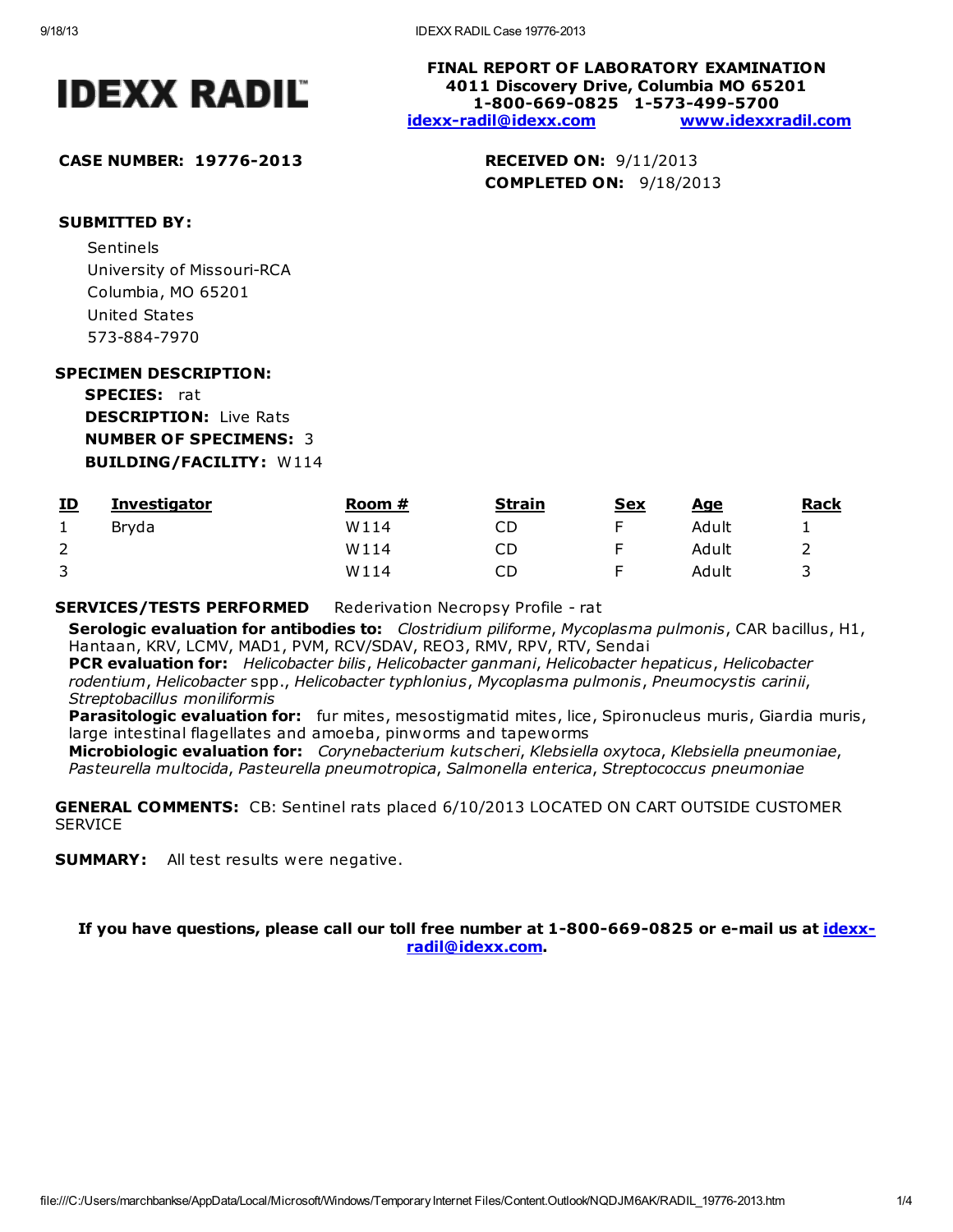Case Number: 19776-2013 Page 2

## NECROPSY:

No gross lesions were detected in any of the body systems and organs examined. SEROLOGY:

# MFI<sup>2</sup> Serology Summary Report:

| 1 | $\overline{\mathbf{2}}$  | З |
|---|--------------------------|---|
|   |                          |   |
|   |                          |   |
|   |                          |   |
|   |                          |   |
|   |                          |   |
|   |                          |   |
|   |                          |   |
|   |                          |   |
|   |                          |   |
|   |                          |   |
|   | $\overline{\phantom{0}}$ |   |
|   |                          |   |
|   |                          |   |
|   |                          |   |
|   |                          |   |
|   |                          |   |
| N | Ν                        | N |
|   |                          |   |

## Serology Detail Report:

|                                |               | $1 \t2 \t3$ |  |
|--------------------------------|---------------|-------------|--|
| <b>CAR bacillus</b>            |               |             |  |
| CAR bacillus purified bacteria | MFI( > 3.750) |             |  |
| <b>Hantaan</b>                 |               |             |  |
| Hantaan purified virus         | MFI( > 0.725) |             |  |
| <b>LCMV</b>                    |               |             |  |
| LCMV purified virus            | MFI( > 0.300) |             |  |
| My coplasma pulmonis           |               |             |  |
| M. pulmonis purified bacteria  | MFI( > 2.750) |             |  |
| <b>MAD1</b>                    |               |             |  |
| MAD1 purified virus            | MFI( > 2.550) |             |  |
| <b>RPV</b>                     |               |             |  |
| RPV purified virus             | MFI( > 1.450) |             |  |
| NS1 <sup>1</sup>               | MFI( > 3.820) |             |  |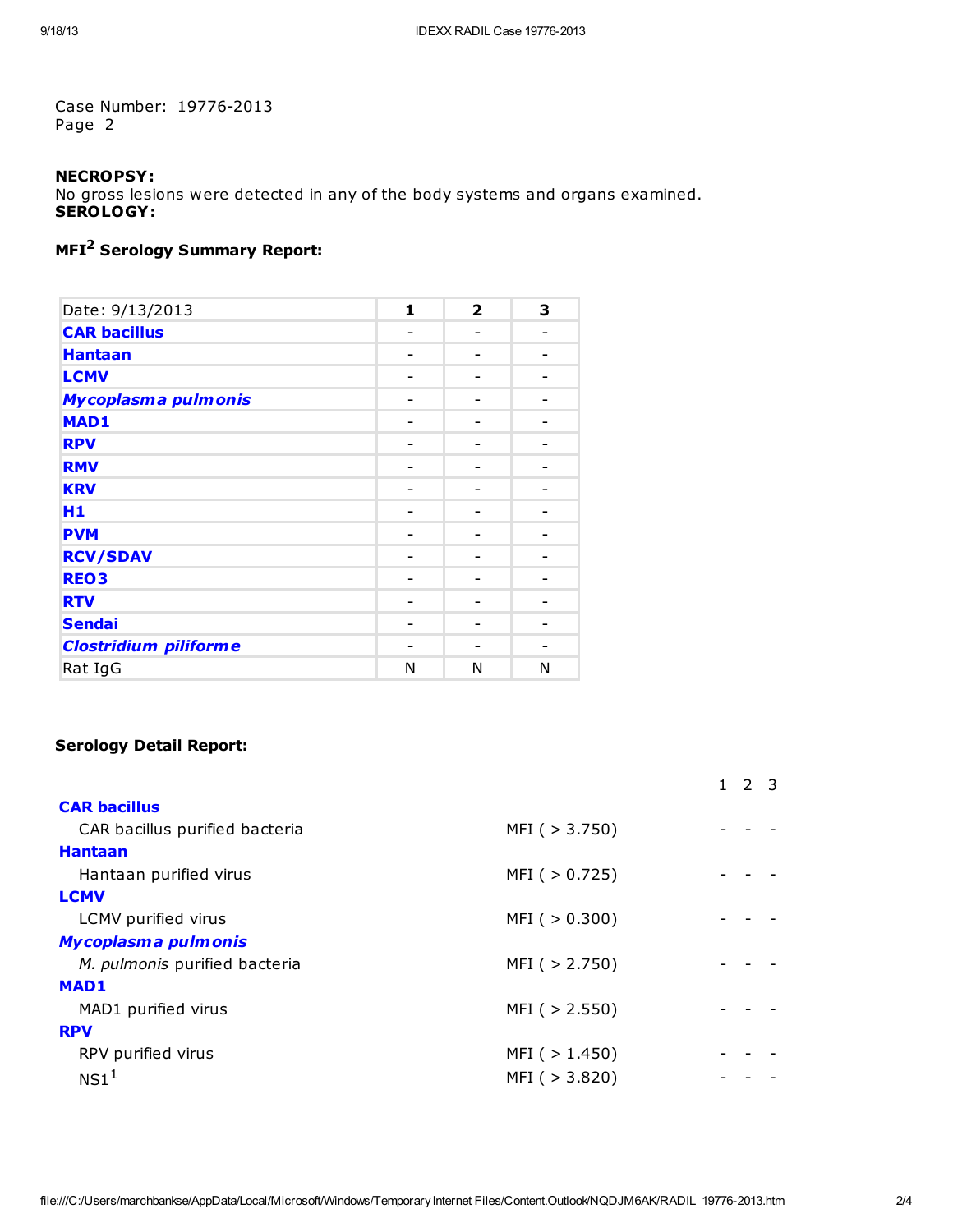Case Number: 19776-2013 Page 3

Serology (continued)

|               | $1\quad2\quad3$ |
|---------------|-----------------|
|               |                 |
| MFI( > 0.845) |                 |
| MFI( > 3.820) |                 |
|               |                 |
| MFI( > 2.250) |                 |
| MFI( > 3.820) |                 |
|               |                 |
| MFI( > 1.200) |                 |
| MFI( > 3.820) |                 |
|               |                 |
| MFI( > 1.500) |                 |
|               |                 |
| MFI( > 3.750) |                 |
| MFI( > 4.950) |                 |
|               |                 |
| MFI( > 4.500) |                 |
|               |                 |
| MFI( > 1.100) |                 |
| MFI( > 1.250) |                 |
|               |                 |
| MFI( > 2.800) |                 |
|               |                 |
| MFI( > 4.950) |                 |
|               |                 |

 $NS1<sup>1</sup>$  = NS1 protein is highly conserved among rodent parvoviruses and thus serves as a generic assay for parvovirus seroconversion.

(LEGEND:  $+$  = positive - = negative blank = test not performed EQ = equivocal HE = hemolysis precluded testing  $I =$  insufficient  $L =$  less than normal IgG  $N =$  normal IgG  $NS =$  non-specific reactivity  $W =$  weak positive  $WB =$  Western Blot confirmatory analysis pending)

Positive MFI results are reported as "+" followed by a number from 1 to 33 in thousands rounded off to the nearest thousand.

## PCR EVALUATION:

| Specimen: feces        | $\mathbf{1}$ | 2 3 |  |
|------------------------|--------------|-----|--|
| Helicobacter spp.      |              |     |  |
| Helicobacter bilis     |              |     |  |
| Helicobacter ganmani   |              |     |  |
| Helicobacter hepaticus |              |     |  |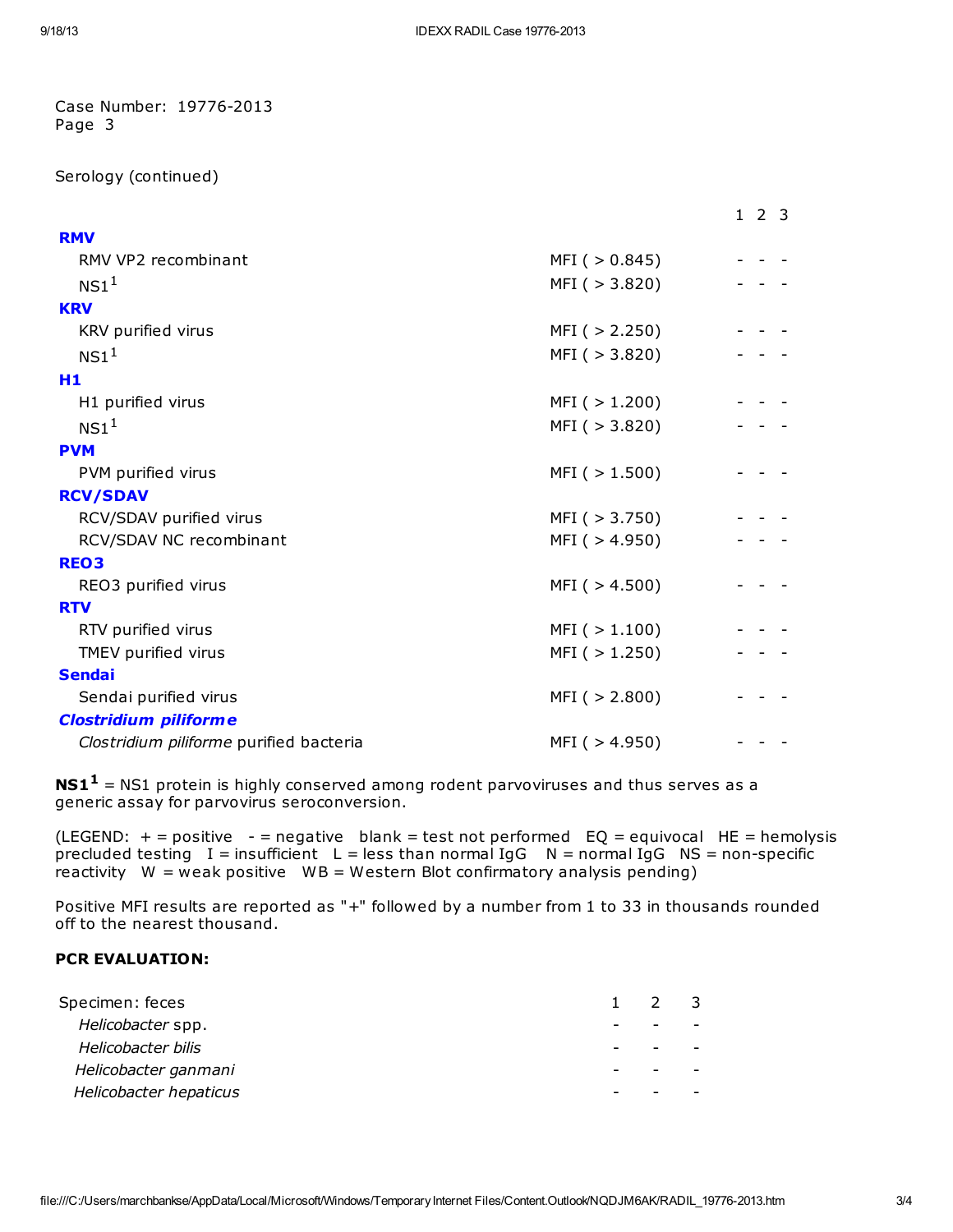Case Number: 19776-2013 Page 4

#### PCR (continued)

| Specimen: feces                                   |  | 3 |
|---------------------------------------------------|--|---|
| Helicobacter rodentium<br>Helicobacter typhlonius |  |   |
| Specimen: lung                                    |  |   |
| Pneumocystis carinii                              |  |   |
| Specimen: nasopharyngeal swab                     |  |   |
| Mycoplasma pulmonis                               |  |   |
| Specimen: oral swab                               |  |   |
| Streptobacillus moniliformis                      |  |   |

(LEGEND:  $+$  = positive  $-$  = negative id:id = pooled sample NT or blank = no test performed wps = weak positive)

All samples are first tested by the Helicobacter spp. PCR assay; a generic Helicobacter PCR assay that detects all bacteria in the *Helicobacter* genus. Samples testing negative on this assay are reported negative for *Helicobacter* spp. and all species-specific helicobacters. Samples testing positive on the Helicobacter spp. assay are subsequently retested on the Helicobacter spp. assay and tested with PCR assays specific for H. bilis, H. ganmani, H. hepaticus, H. rodentium and H. typhlonius and positive results are reported.

# PARASITOLOGY:

|   |   |   | 2 | 3 |
|---|---|---|---|---|
|   |   |   |   |   |
|   |   |   |   |   |
|   |   |   |   |   |
|   |   |   | 2 | 3 |
|   |   |   |   |   |
|   |   |   |   |   |
|   |   |   |   |   |
|   |   |   |   |   |
| 1 | 2 | 3 |   |   |

(LEGEND:  $+$  = agent recovered  $-$  = agent not recovered blank = test not performed  $n = no$ growth  $p =$  Proteus overgrowth, which may interfere with the identification of other bacteria)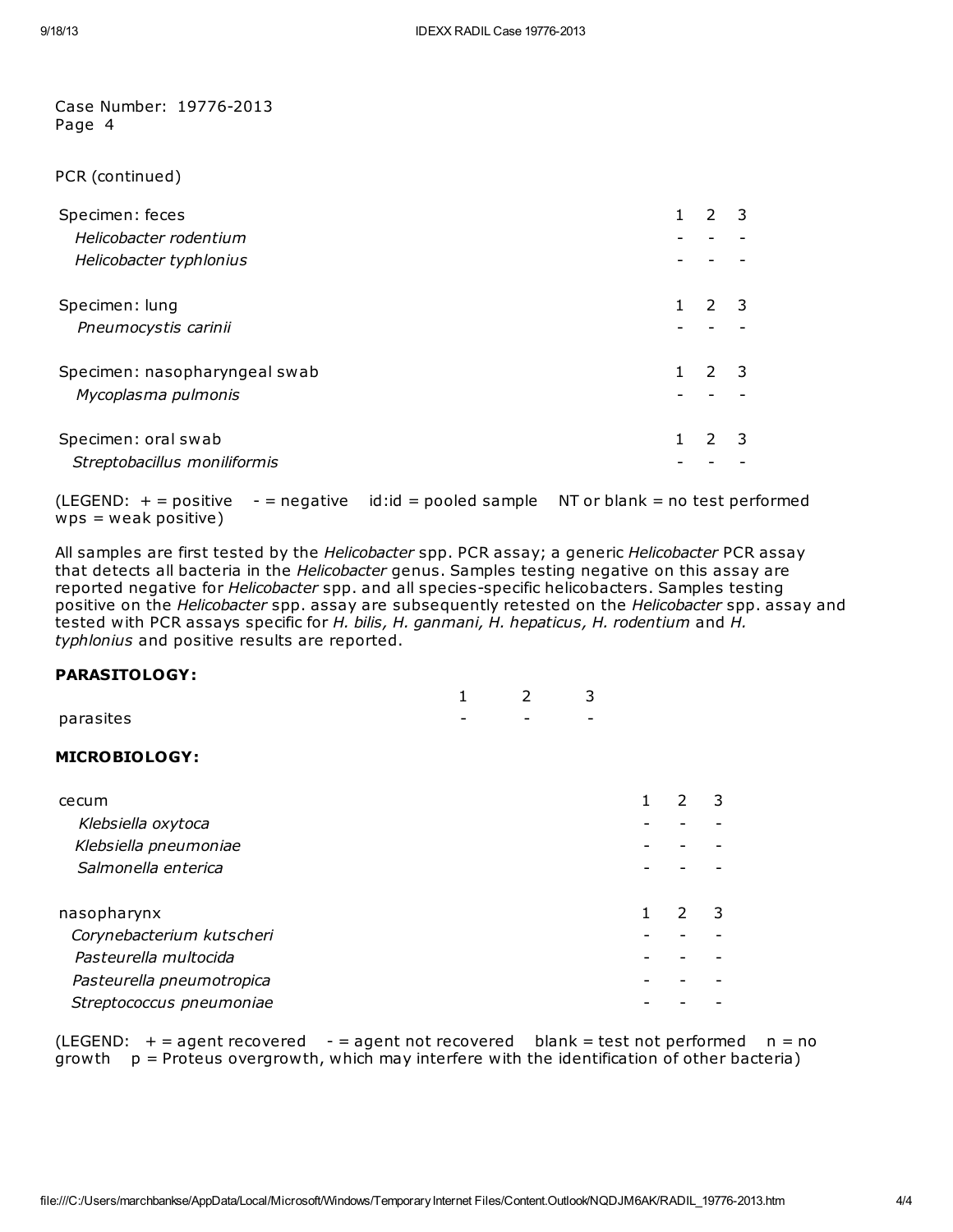

CASE NUMBER: 19777-2013 RECEIVED ON: 9/11/2013

FINAL REPORT OF LABORATORY EXAMINATION 4011 Discovery Drive, Columbia MO 65201 1-800-669-0825 1-573-499-5700 [idexx-radil@idexx.com](mailto:idexx-radil@idexx.com) [www.idexxradil.com](http://www.idexxradil.com/)

COMPLETED ON: 9/18/2013

### SUBMITTED BY:

Sentinels University of Missouri-RCA Columbia, MO 65201 United States 573-884-7970

#### SPECIMEN DESCRIPTION:

SPECIES: rat DESCRIPTION: Live Rat NUMBER OF SPECIMENS: 1 BUILDING/FACILITY: W113

| <u>ID</u> | <b>Investigator</b> | Room # | <b>Strain</b> | Sex | Aae   | <u>Rack</u> |
|-----------|---------------------|--------|---------------|-----|-------|-------------|
|           | Brvda               | W113   |               |     | Adult |             |

SERVICES/TESTS PERFORMED Rederivation Necropsy Profile - rat

Serologic evaluation for antibodies to: Clostridium piliforme, Mycoplasma pulmonis, CAR bacillus, H1, Hantaan, KRV, LCMV, MAD1, PVM, RCV/SDAV, REO3, RMV, RPV, RTV, Sendai

PCR evaluation for: Helicobacter bilis, Helicobacter ganmani, Helicobacter hepaticus, Helicobacter rodentium, Helicobacter spp., Helicobacter typhlonius, Mycoplasma pulmonis, Pneumocystis carinii, Streptobacillus moniliformis

Parasitologic evaluation for: fur mites, mesostigmatid mites, lice, Spironucleus muris, Giardia muris, large intestinal flagellates and amoeba, pinworms and tapeworms

Microbiologic evaluation for: Corynebacterium kutscheri, Klebsiella oxytoca, Klebsiella pneumoniae, Pasteurella multocida, Pasteurella pneumotropica, Salmonella enterica, Streptococcus pneumoniae

GENERAL COMMENTS: CB: Sentinel rat placed 6/10/2013 LOCATED ON CART OUTSIDE CUSTOMER **SERVICE** 

**SUMMARY:** All test results were negative.

### If you have questions, please call our toll free number at [1-800-669-0825](mailto:idexx-radil@idexx.com) or e-mail us at idexxradil@idexx.com.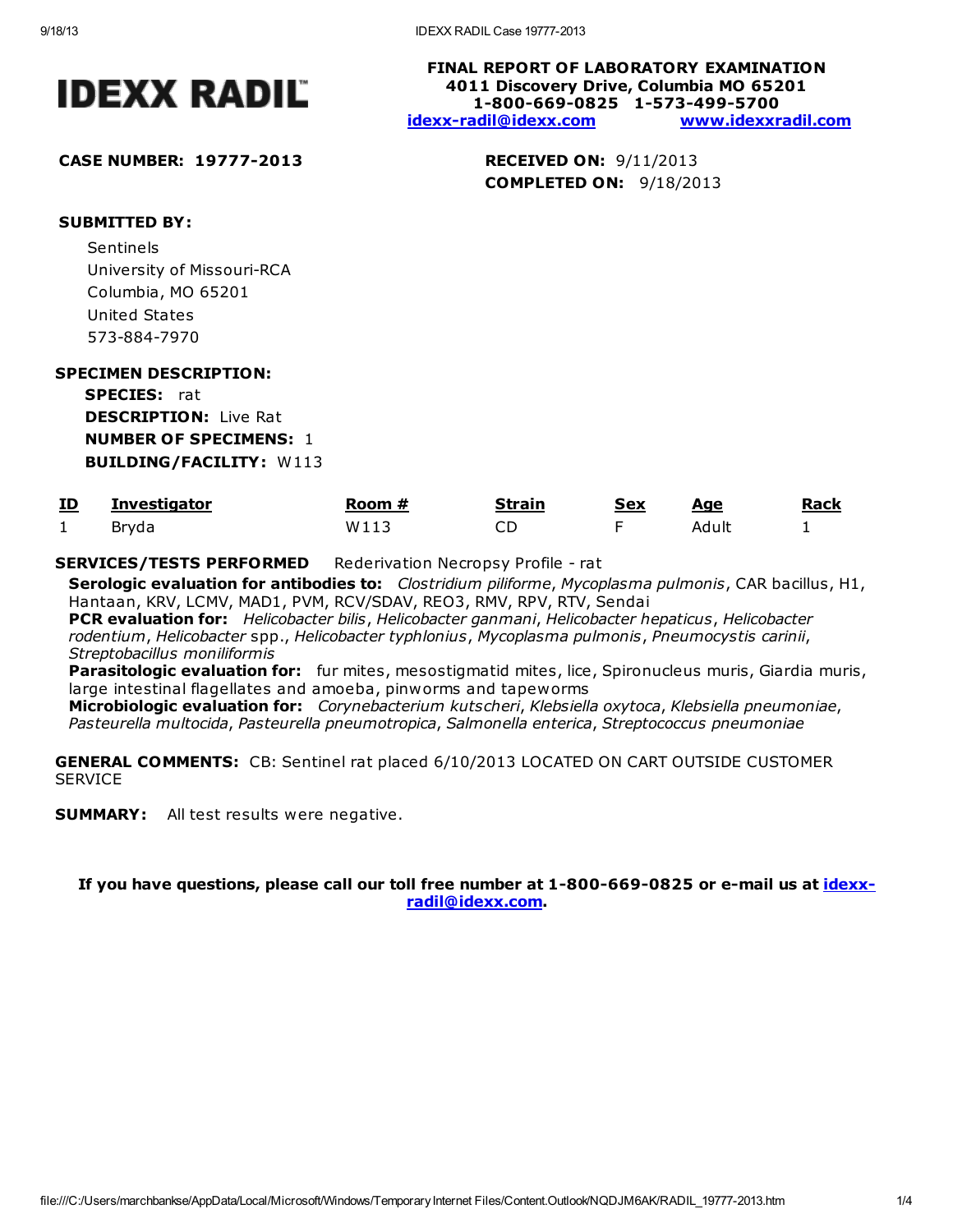Case Number: 19777-2013 Page 2

## NECROPSY:

No gross lesions were detected in any of the body systems and organs examined. SEROLOGY:

# MFI<sup>2</sup> Serology Summary Report:

| Date: 9/13/2013              | 1 |
|------------------------------|---|
| <b>CAR bacillus</b>          |   |
| <b>Hantaan</b>               |   |
| <b>LCMV</b>                  |   |
| Mycoplasma pulmonis          |   |
| <b>MAD1</b>                  |   |
| <b>RPV</b>                   |   |
| <b>RMV</b>                   |   |
| <b>KRV</b>                   |   |
| Н1                           |   |
| <b>PVM</b>                   |   |
| <b>RCV/SDAV</b>              |   |
| <b>REO3</b>                  |   |
| <b>RTV</b>                   |   |
| <b>Sendai</b>                |   |
| <b>Clostridium piliforme</b> |   |
| Rat IgG                      | N |

# Serology Detail Report:

| <b>CAR bacillus</b>            |               |  |
|--------------------------------|---------------|--|
| CAR bacillus purified bacteria | MFI( > 3.750) |  |
| <b>Hantaan</b>                 |               |  |
| Hantaan purified virus         | MFI( > 0.725) |  |
| <b>LCMV</b>                    |               |  |
| LCMV purified virus            | MFI( > 0.300) |  |
| My coplasma pulmonis           |               |  |
| M. pulmonis purified bacteria  | MFI( > 2.750) |  |
| <b>MAD1</b>                    |               |  |
| MAD1 purified virus            | MFI( > 2.550) |  |
| <b>RPV</b>                     |               |  |
| RPV purified virus             | MFI( > 1.450) |  |
| NS1 <sup>1</sup>               | MFI( > 3.820) |  |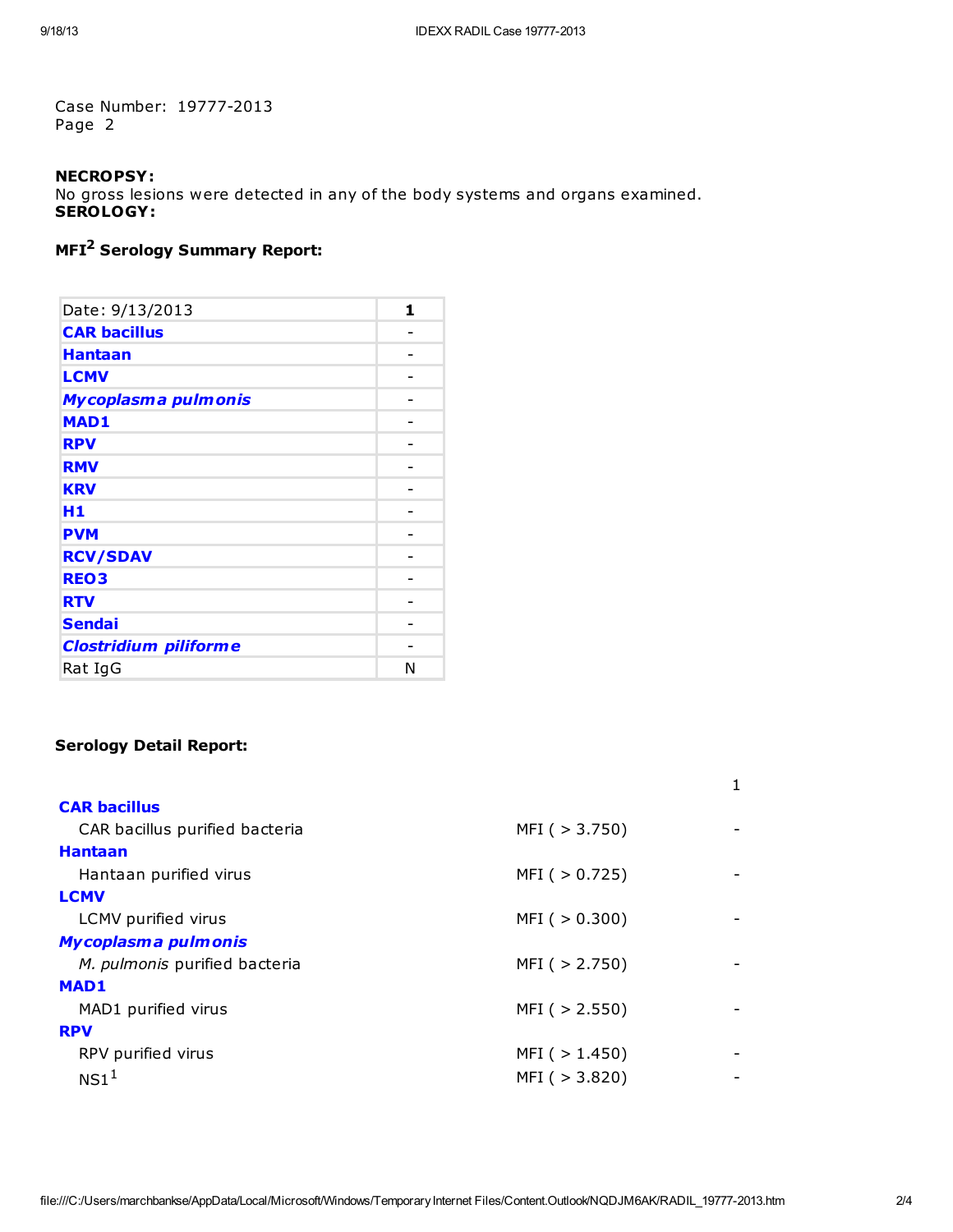Case Number: 19777-2013 Page 3

Serology (continued)

|                                         |               | 1 |
|-----------------------------------------|---------------|---|
| <b>RMV</b>                              |               |   |
| RMV VP2 recombinant                     | MFI( > 0.845) |   |
| NS1 <sup>1</sup>                        | MFI( > 3.820) |   |
| <b>KRV</b>                              |               |   |
| KRV purified virus                      | MFI( > 2.250) |   |
| NS1 <sup>1</sup>                        | MFI (> 3.820) |   |
| H1                                      |               |   |
| H1 purified virus                       | MFI( > 1.200) |   |
| NS1 <sup>1</sup>                        | MFI (> 3.820) |   |
| <b>PVM</b>                              |               |   |
| PVM purified virus                      | MFI( > 1.500) |   |
| <b>RCV/SDAV</b>                         |               |   |
| RCV/SDAV purified virus                 | MFI( > 3.750) |   |
| RCV/SDAV NC recombinant                 | MFI( > 4.950) |   |
| <b>REO3</b>                             |               |   |
| REO3 purified virus                     | MFI( > 4.500) |   |
| <b>RTV</b>                              |               |   |
| RTV purified virus                      | MFI( > 1.100) |   |
| TMEV purified virus                     | MFI( > 1.250) |   |
| <b>Sendai</b>                           |               |   |
| Sendai purified virus                   | MFI( > 2.800) |   |
| <b>Clostridium piliforme</b>            |               |   |
| Clostridium piliforme purified bacteria | MFI( > 4.950) |   |

 $NS1<sup>1</sup>$  = NS1 protein is highly conserved among rodent parvoviruses and thus serves as a generic assay for parvovirus seroconversion.

(LEGEND:  $+$  = positive - = negative blank = test not performed EQ = equivocal HE = hemolysis precluded testing  $I =$  insufficient  $L =$  less than normal IgG  $N =$  normal IgG  $NS =$  non-specific reactivity  $W =$  weak positive  $WB =$  Western Blot confirmatory analysis pending)

Positive MFI results are reported as "+" followed by a number from 1 to 33 in thousands rounded off to the nearest thousand.

## PCR EVALUATION:

| Specimen: feces        |  |
|------------------------|--|
| Helicobacter spp.      |  |
| Helicobacter bilis     |  |
| Helicobacter ganmani   |  |
| Helicobacter hepaticus |  |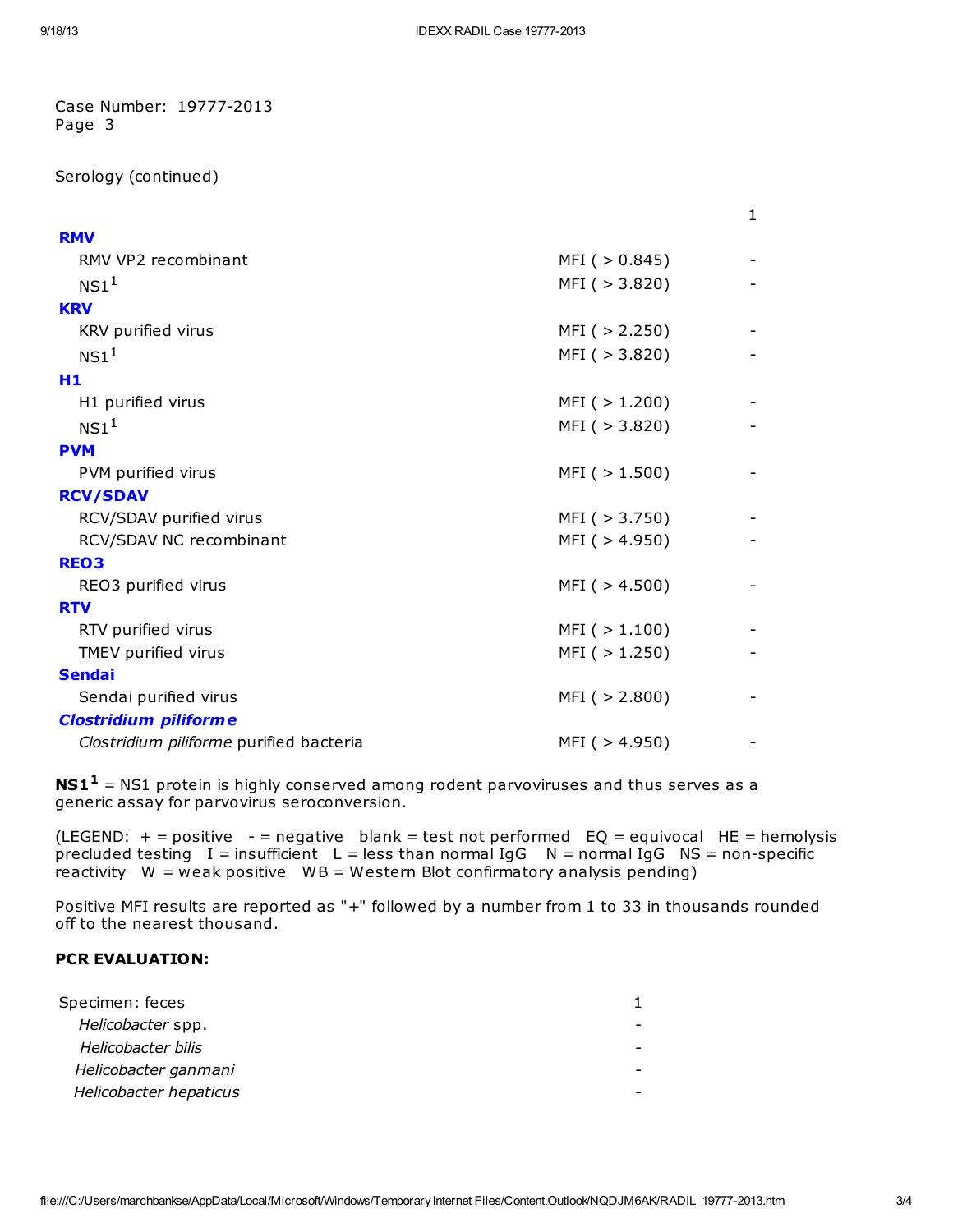Case Number: 19777-2013 Page 4

PCR (continued)

| Specimen: feces<br>Helicobacter rodentium<br>Helicobacter typhlonius |  |
|----------------------------------------------------------------------|--|
| Specimen: lung<br>Pneumocystis carinii                               |  |
| Specimen: nasopharyngeal swab<br>Mycoplasma pulmonis                 |  |
| Specimen: oral swab<br>Streptobacillus moniliformis                  |  |

(LEGEND:  $+$  = positive  $-$  = negative id:id = pooled sample NT or blank = no test performed wps = weak positive)

All samples are first tested by the Helicobacter spp. PCR assay; a generic Helicobacter PCR assay that detects all bacteria in the *Helicobacter* genus. Samples testing negative on this assay are reported negative for *Helicobacter* spp. and all species-specific helicobacters. Samples testing positive on the Helicobacter spp. assay are subsequently retested on the Helicobacter spp. assay and tested with PCR assays specific for H. bilis, H. ganmani, H. hepaticus, H. rodentium and H. typhlonius and positive results are reported.

1

#### PARASITOLOGY:

| parasites                 |  |
|---------------------------|--|
| <b>MICROBIOLOGY:</b>      |  |
| cecum                     |  |
| Klebsiella oxytoca        |  |
| Klebsiella pneumoniae     |  |
| Salmonella enterica       |  |
| nasopharynx               |  |
| Corynebacterium kutscheri |  |
| Pasteurella multocida     |  |
| Pasteurella pneumotropica |  |
| Streptococcus pneumoniae  |  |

(LEGEND:  $+$  = agent recovered  $-$  = agent not recovered blank = test not performed  $n = no$ growth  $p =$  Proteus overgrowth, which may interfere with the identification of other bacteria)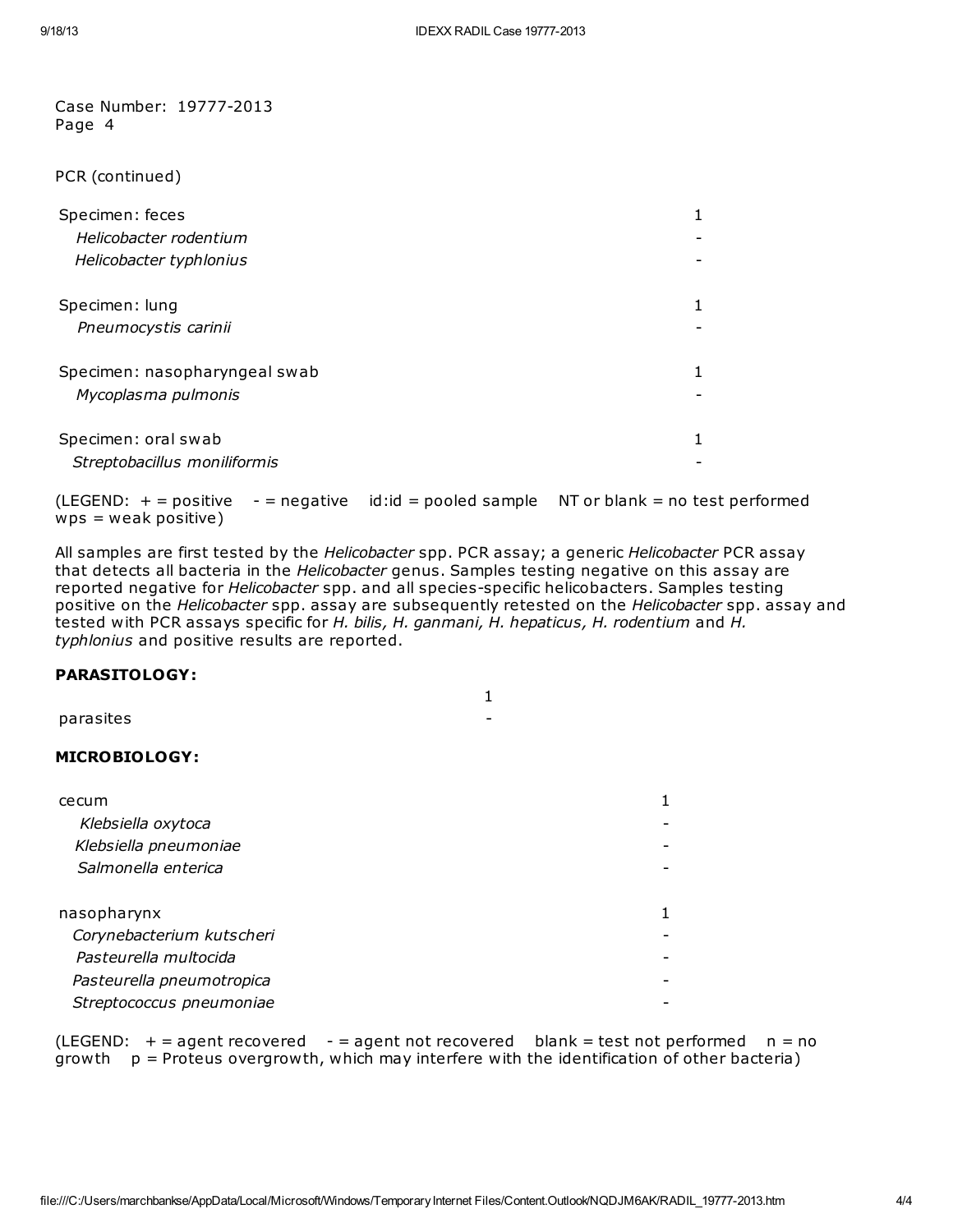

CASE NUMBER: 19775-2013 RECEIVED ON: 9/11/2013

FINAL REPORT OF LABORATORY EXAMINATION 4011 Discovery Drive, Columbia MO 65201 1-800-669-0825 1-573-499-5700 [idexx-radil@idexx.com](mailto:idexx-radil@idexx.com) [www.idexxradil.com](http://www.idexxradil.com/)

COMPLETED ON: 9/18/2013

### SUBMITTED BY:

Sentinels University of Missouri-RCA Columbia, MO 65201 United States 573-884-7970

#### SPECIMEN DESCRIPTION:

SPECIES: rat DESCRIPTION: Live Rats NUMBER OF SPECIMENS: 6 BUILDING/FACILITY: W112

| $\underline{\mathbf{ID}}$ | <b>Investigator</b> | Room # | <b>Strain</b> | <u>Sex</u> | <u>Age</u> | <b>Rack</b> |
|---------------------------|---------------------|--------|---------------|------------|------------|-------------|
| 1                         | Bryda               | W112   | CD            | F          | Adult      |             |
| 2                         |                     |        | CD            | F          | Adult      |             |
| 3                         |                     |        | CD            | F          | Adult      |             |
| 4                         |                     |        | CD            | F          | Adult      | 4           |
| 5                         |                     |        | CD            | F          | Adult      | כ           |
| 6                         |                     |        | CD            | E          | Adult      | b           |

## SERVICES/TESTS PERFORMED Rederivation Necropsy Profile - rat

Serologic evaluation for antibodies to: Clostridium piliforme, Mycoplasma pulmonis, CAR bacillus, H1, Hantaan, KRV, LCMV, MAD1, PVM, RCV/SDAV, REO3, RMV, RPV, RTV, Sendai

PCR evaluation for: Helicobacter bilis, Helicobacter ganmani, Helicobacter hepaticus, Helicobacter rodentium, Helicobacter spp., Helicobacter typhlonius, Mycoplasma pulmonis, Pneumocystis carinii, Streptobacillus moniliformis

Parasitologic evaluation for: fur mites, mesostigmatid mites, lice, Spironucleus muris, Giardia muris, large intestinal flagellates and amoeba, pinworms and tapeworms

Microbiologic evaluation for: Corynebacterium kutscheri, Klebsiella oxytoca, Klebsiella pneumoniae, Pasteurella multocida, Pasteurella pneumotropica, Salmonella enterica, Streptococcus pneumoniae

GENERAL COMMENTS: CB: Sentinel rats placed 6/10/2013 LOCATED ON CART OUTSIDE CUSTOMER **SERVICE** 

**SUMMARY:** All test results were negative.

### If you have questions, please call our toll free number at [1-800-669-0825](mailto:idexx-radil@idexx.com) or e-mail us at idexxradil@idexx.com.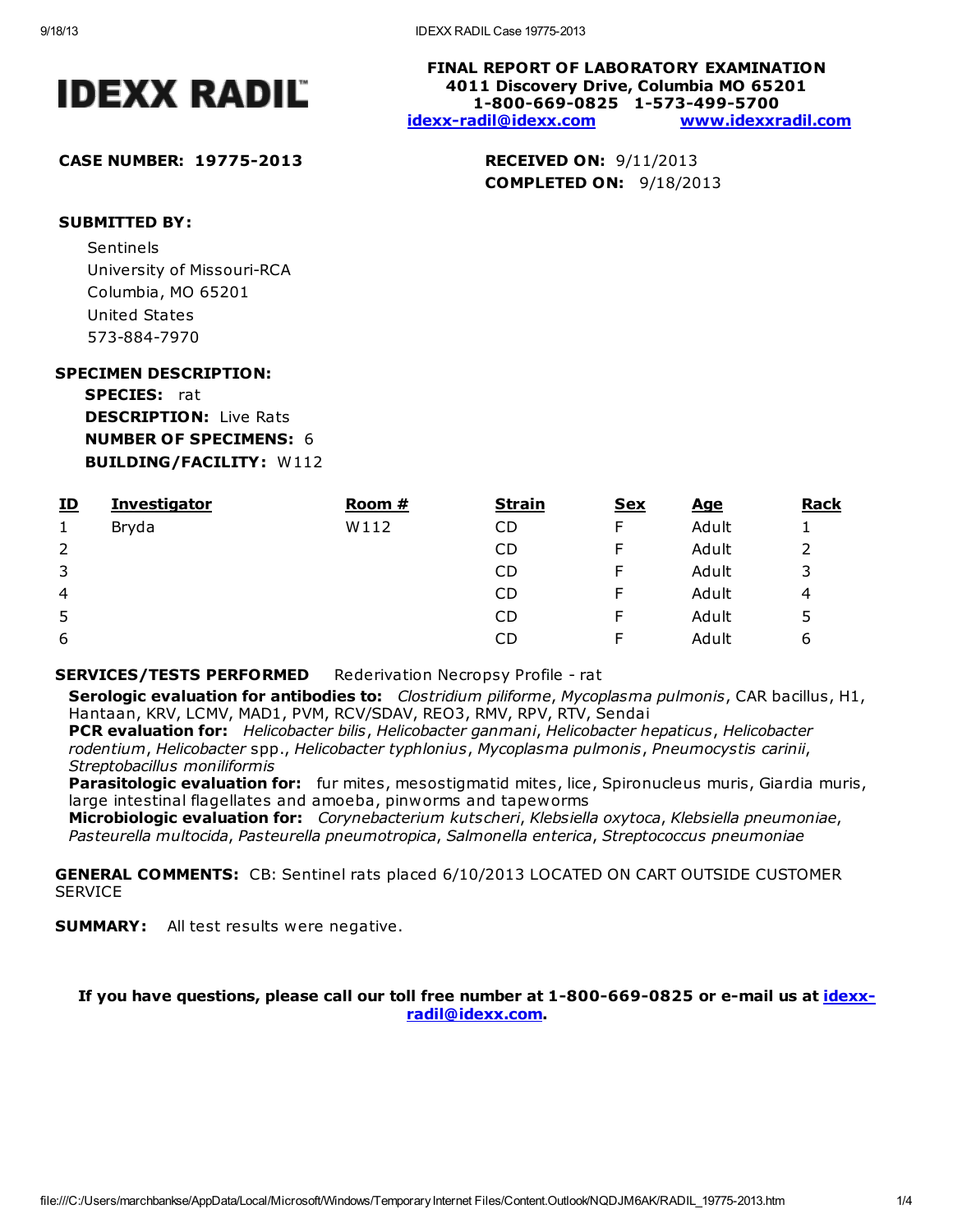Case Number: 19775-2013 Page 2

### NECROPSY:

No gross lesions were detected in any of the body systems and organs examined. SEROLOGY:

# MFI<sup>2</sup> Serology Summary Report:

| Date: 9/13/2013              | 1 | $\overline{\mathbf{2}}$  | 3                        | 4                        | 5 | 6 |
|------------------------------|---|--------------------------|--------------------------|--------------------------|---|---|
| <b>CAR bacillus</b>          |   | $\overline{\phantom{a}}$ |                          | $\overline{\phantom{a}}$ |   |   |
| <b>Hantaan</b>               |   | $\overline{\phantom{a}}$ | $\overline{\phantom{a}}$ | -                        | - |   |
| <b>LCMV</b>                  |   | -                        |                          | ۰                        |   |   |
| Mycoplasma pulmonis          |   |                          |                          |                          |   |   |
| <b>MAD1</b>                  |   | -                        |                          | $\overline{\phantom{0}}$ |   |   |
| <b>RPV</b>                   |   | $\overline{a}$           |                          | ۰                        |   |   |
| <b>RMV</b>                   |   | $\overline{\phantom{a}}$ |                          | -                        |   |   |
| <b>KRV</b>                   |   | $\overline{\phantom{0}}$ |                          |                          |   |   |
| H1                           |   |                          |                          |                          |   |   |
| <b>PVM</b>                   |   |                          |                          |                          |   |   |
| <b>RCV/SDAV</b>              |   | $\overline{\phantom{a}}$ |                          | -                        |   |   |
| REO <sub>3</sub>             |   | $\overline{\phantom{0}}$ |                          |                          |   |   |
| <b>RTV</b>                   |   | $\overline{\phantom{0}}$ |                          | $\overline{\phantom{0}}$ |   |   |
| <b>Sendai</b>                |   | -                        |                          |                          |   |   |
| <b>Clostridium piliforme</b> |   |                          |                          |                          |   |   |
| Rat IgG                      | N | N                        | N                        | N                        | N | N |

# Serology Detail Report:

|                                |               |  | 1 2 3 4 5 6 |  |
|--------------------------------|---------------|--|-------------|--|
| <b>CAR bacillus</b>            |               |  |             |  |
| CAR bacillus purified bacteria | MFI( > 3.750) |  |             |  |
| <b>Hantaan</b>                 |               |  |             |  |
| Hantaan purified virus         | MFI( > 0.725) |  |             |  |
| <b>LCMV</b>                    |               |  |             |  |
| LCMV purified virus            | MFI( > 0.300) |  |             |  |
| My coplasma pulmonis           |               |  |             |  |
| M. pulmonis purified bacteria  | MFI( > 2.750) |  |             |  |
| <b>MAD1</b>                    |               |  |             |  |
| MAD1 purified virus            | MFI( > 2.550) |  |             |  |
| <b>RPV</b>                     |               |  |             |  |
| RPV purified virus             | MFI( > 1.450) |  |             |  |
| NS1 <sup>1</sup>               | MFI( > 3.820) |  |             |  |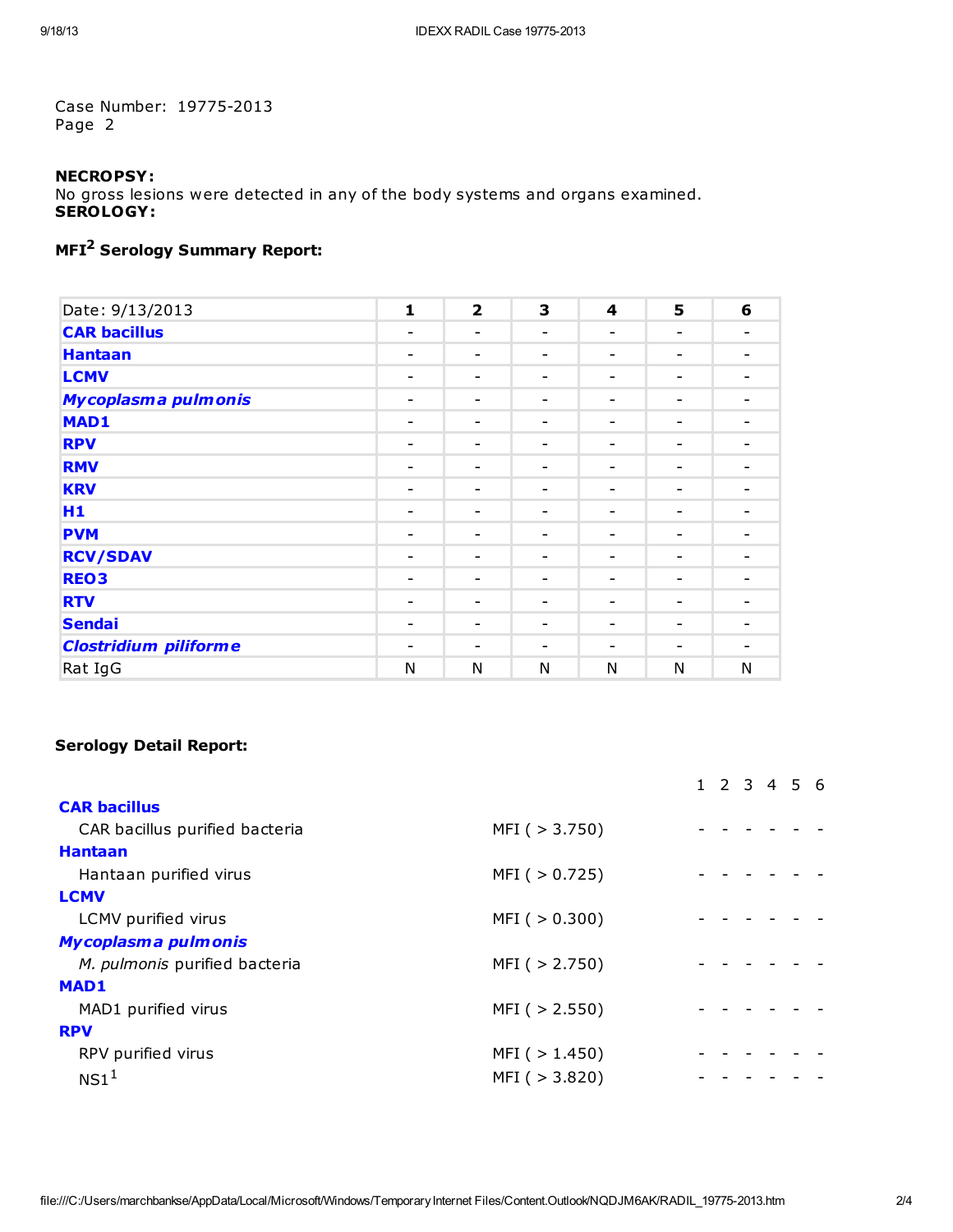Case Number: 19775-2013 Page 3

Serology (continued)

|                                         |               |  | 1 2 3 4 5 6 |  |  |
|-----------------------------------------|---------------|--|-------------|--|--|
| <b>RMV</b>                              |               |  |             |  |  |
| RMV VP2 recombinant                     | MFI( > 0.845) |  |             |  |  |
| NS1 <sup>1</sup>                        | MFI( > 3.820) |  |             |  |  |
| <b>KRV</b>                              |               |  |             |  |  |
| KRV purified virus                      | MFI( > 2.250) |  |             |  |  |
| NS1 <sup>1</sup>                        | MFI( > 3.820) |  |             |  |  |
| <b>H1</b>                               |               |  |             |  |  |
| H1 purified virus                       | MFI( > 1.200) |  |             |  |  |
| NS1 <sup>1</sup>                        | MFI( > 3.820) |  |             |  |  |
| <b>PVM</b>                              |               |  |             |  |  |
| PVM purified virus                      | MFI( > 1.500) |  |             |  |  |
| <b>RCV/SDAV</b>                         |               |  |             |  |  |
| RCV/SDAV purified virus                 | MFI( > 3.750) |  |             |  |  |
| RCV/SDAV NC recombinant                 | MFI( > 4.950) |  |             |  |  |
| <b>REO3</b>                             |               |  |             |  |  |
| REO3 purified virus                     | MFI( > 4.500) |  |             |  |  |
| <b>RTV</b>                              |               |  |             |  |  |
| RTV purified virus                      | MFI( > 1.100) |  |             |  |  |
| TMEV purified virus                     | MFI( > 1.250) |  |             |  |  |
| <b>Sendai</b>                           |               |  |             |  |  |
| Sendai purified virus                   | MFI( > 2.800) |  |             |  |  |
| <b>Clostridium piliforme</b>            |               |  |             |  |  |
| Clostridium piliforme purified bacteria | MFI( > 4.950) |  |             |  |  |
|                                         |               |  |             |  |  |

 $NS1<sup>1</sup>$  = NS1 protein is highly conserved among rodent parvoviruses and thus serves as a generic assay for parvovirus seroconversion.

(LEGEND:  $+$  = positive - = negative blank = test not performed EQ = equivocal HE = hemolysis precluded testing  $I =$  insufficient  $L =$  less than normal IgG  $N =$  normal IgG  $NS =$  non-specific reactivity  $W =$  weak positive  $WB =$  Western Blot confirmatory analysis pending)

Positive MFI results are reported as "+" followed by a number from 1 to 33 in thousands rounded off to the nearest thousand.

## PCR EVALUATION:

| Specimen: feces        | $\mathbf{1}$ | 2 3 4 5 |                          | -6 |
|------------------------|--------------|---------|--------------------------|----|
| Helicobacter spp.      |              |         | $\overline{\phantom{0}}$ |    |
| Helicobacter bilis     |              |         |                          |    |
| Helicobacter ganmani   |              |         |                          |    |
| Helicobacter hepaticus |              |         |                          |    |